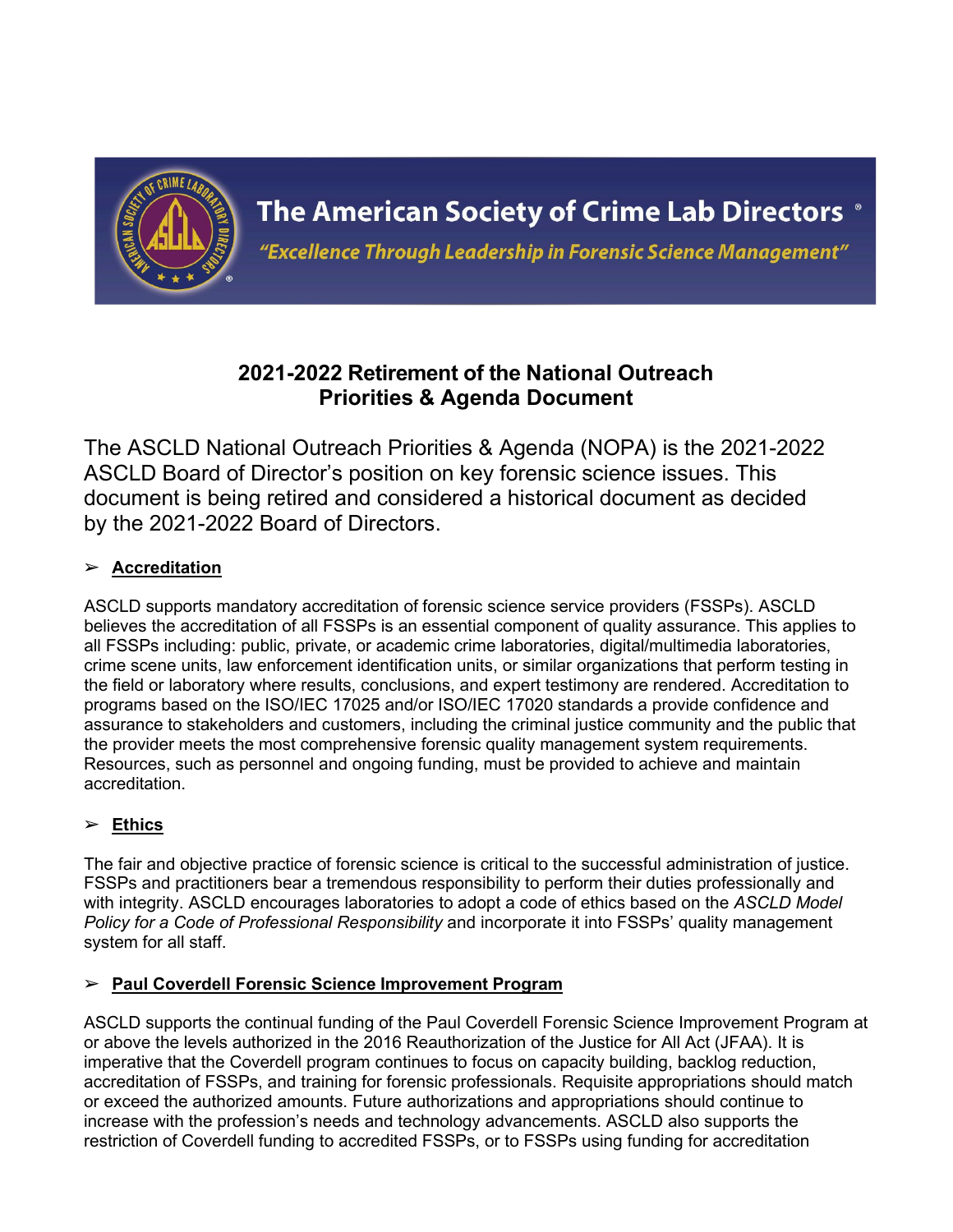### ➢ **Grant Reform and Funding of the Forensic Science Profession**

Federal funding of forensic initiatives significantly advances the forensic profession and the criminal justice system. Current and future funding should be supported by the Administration, and authorized and appropriated by Congress for continuing efforts. Future funding levels of grant programs supporting forensic science (e.g., Department of Justice, Centers for Disease Control, Department of Transportation, Health and Human Services, National Institute of Science and Technology, Department of Defense) should increase to meet the needs of forensic science service providers, forensic science initiatives, and technology advancements. The needs of public FSSPs continue to grow as submissions increase, more comprehensive analyses are requested, and quality assurance/regulatory demands grow. These must be addressed with matched funding and resources.

ASCLD recognizes a significant inequity between funding of DNA programs and funding for all other forensic disciplines. Forensic DNA capabilities in the US have been fundamentally improved through focused grant funding over many years. Federal grant funding should be expanded and funding levels increased to meet the needs of all forensic disciplines. The 2019 [Report to Congress: Needs](https://nij.ojp.gov/library/publications/report-congress-needs-assessment-forensic-laboratories-and-medical) Assessment of Forensic Laboratories and [Medical Examiner/Coroner Offices](https://nij.ojp.gov/library/publications/report-congress-needs-assessment-forensic-laboratories-and-medical) and other assessments of the forensic profession should guide and inform the expansion of federal grant funding programs for non-DNA forensic disciplines.

Ninety-five percent of all forensic work is delivered at the state and local level. State and local governments should assess the needs of their forensic science service providers and provide adequate support for sufficient staffing, technologies, and infrastructure. Funding for these organizations should primarily be a state and local function. Without sufficient support, long-term advancement of forensic science will lag, and backlogs will persist.

Current BJA/NIJ grant application and management processes are overly burdensome to many FSSPs. Most FSSPs do not have funding for full-time grant managers. They must author grant applications and adjustment notices themselves, including the grant awards and to other administrative and casework responsibilities. More assistance meeting grant requirements is needed, through training, administrative support, and improvements in grant management technologies.

#### ➢ **Sexual Assault Evidence Backlog Reduction**

ASCLD encourages all criminal justice stakeholders to collaborate on comprehensive programs for the collection, inventory, tracking, submission, analysis, investigation, and appropriate prosecution of sexual assault cases. These should also be trauma-informed and survivor-centered. As sexual assault cases often include evidence beyond the sexual assault kit, testing of additional evidence requires a multidisciplinary approach (e.g., toxicology, latent prints, digital evidence, drug chemistry, firearms, and trace evidence). ASCLD supports increased, sustainable funding for training and analysis of sexual assault evidence in all related disciplines. Funding, research, and training for more efficient laboratory methods are needed for timely and comprehensive analyses of sexual assault evidence. Full position statements: [Sexual Assault Evidence Kit White Paper \(2020\),](https://www.ascld.org/wp-content/uploads/2020/05/ASCLD-SAEK-White-Paper-Final.pdf) [NIJ National Best Practices](https://www.ascld.org/wp-content/uploads/2017/08/ASCLD-Position-Statement-SAFER-9Aug17.pdf) for Sexual [Assault Kits: A Multidisciplinary Approach \(2017\) a](https://www.ascld.org/wp-content/uploads/2017/08/ASCLD-Position-Statement-SAFER-9Aug17.pdf)nd [Volume of Untested Sexual Assault](https://www.ascld.org/wp-content/uploads/2019/11/Press-Release-ASCLD-SAEK-Position-Paper-11-20-19.pdf) [Evidence](https://www.ascld.org/wp-content/uploads/2019/11/Press-Release-ASCLD-SAEK-Position-Paper-11-20-19.pdf) Kits (2019)

## ➢ **DNA Technology**

Full position statement: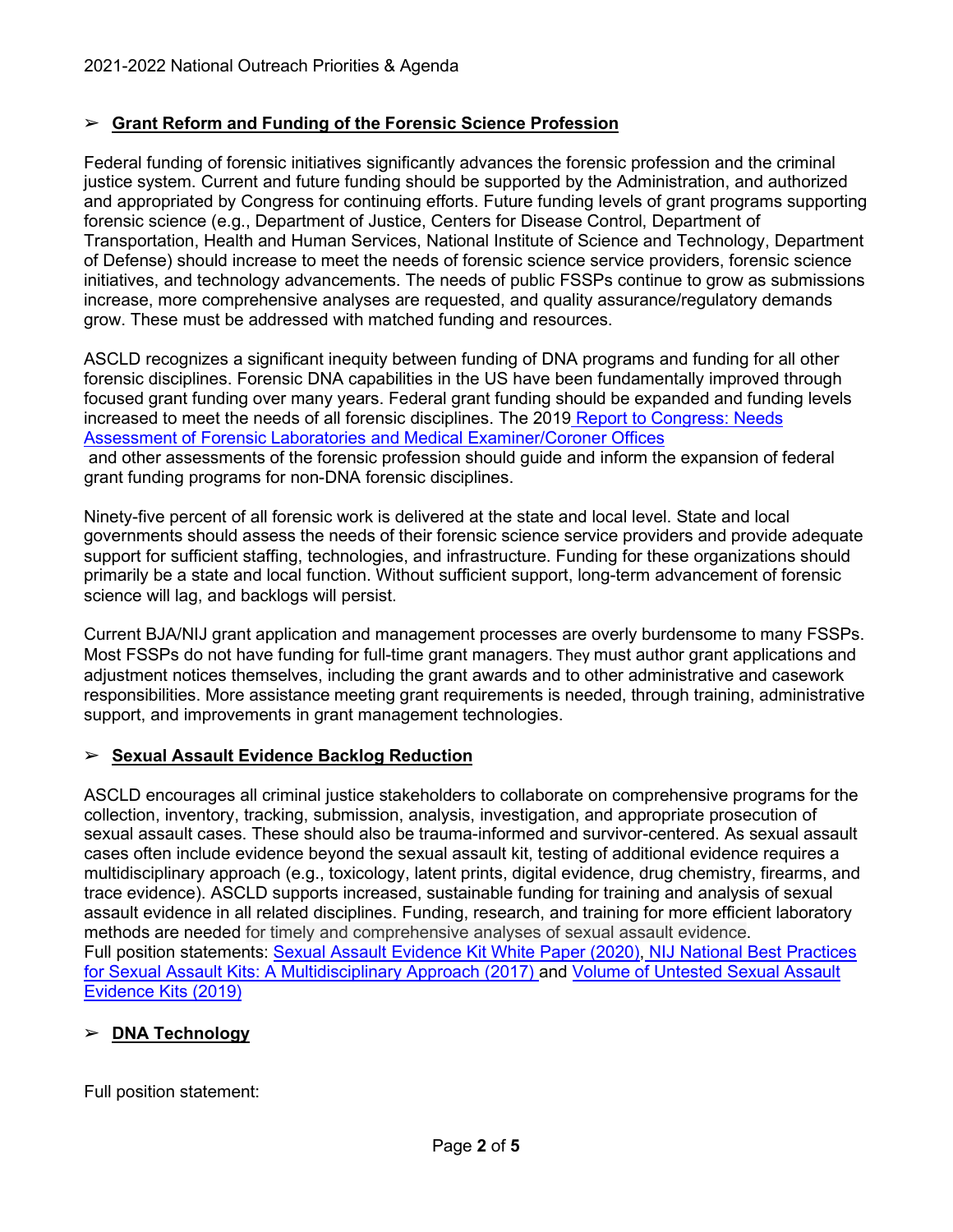#### 2020 Rapid DNA Position Statement [with Overview](https://www.ascld.org/wp-content/uploads/2020/12/Rapid-DNA-Position-Statement-with-Overview.pdf)

[Investigative](https://www.ascld.org/wp-content/uploads/2019/10/ASCLD-IGG-10.18.19.pdf) Genetic Genealogy Position Statement

Note: The Position Statement on Rapid DNA dated November 2017 was superseded by the 2020 Rapid DNA Position Statement.

#### ➢ **Forensic Science Standards Development**

ASCLD supports policies that support the ongoing development of standards with significant forensic practitioner involvement and leadership. ASCLD encourages members to participate in the development of both national and international standards for the practice of forensic science.

ASCLD supports Organization of Scientific Area Committees (OSAC) and the OSAC registry of standards and encourages forensic science service providers to evaluate and implement the standards on this registry whenever possible. The OSAC initiative must be funded in a long-term capacity for maximum success and sustainability.

ASCLD supports the development of international standards through ISO by serving as the administrator to the United States Technical Advisory Group. This group represents the United States through ANSI in the ISO forensic science technical committee (TC 272).

#### ➢ **FSSP Organizational Structure**

FSSP's must be autonomous and independent from outside influence on all work products, including analytical methods, reporting, results, conclusions, opinions[.1](#page-2-0) Most FSSP's work within law enforcement organizations and governmental structures, and discussions about case priorities, funding, resources, and staffing are common. However, FSSP's should operate with budgeting and operational independence as much as possible while accomplishing the requests of stakeholders. In all situations, FSSP's should be protected from extraneous pressures that compromise the ideals of independence and objectivity; including freedom from undue influence from stakeholders, interest groups, parent agencies, and the judicial system.

#### ➢ **Certification and Licensure**

ASCLD supports the certification of all forensic science professionals, if appropriate certification programs exist. Certification programs in conjunction with laboratory accreditation ensure a robust quality system that encompasses the technical, quality assurance, and managerial aspects of FSSPs. Further, certification can demonstrate a practitioner's level of discipline-specific understanding and dedication to the forensic science profession in general.

ASCLD encourages certifying bodies of forensic professionals to pursue accreditation of their operations and certificate offerings under relevant international standards such as ISO/IEC 17024.

<span id="page-2-0"></span><sup>1</sup> ISO/IEC 17025:2017 Clause 4.1.1, which reads "Laboratory activities shall be undertaken impartially and structured and managed so as to safeguard impartiality."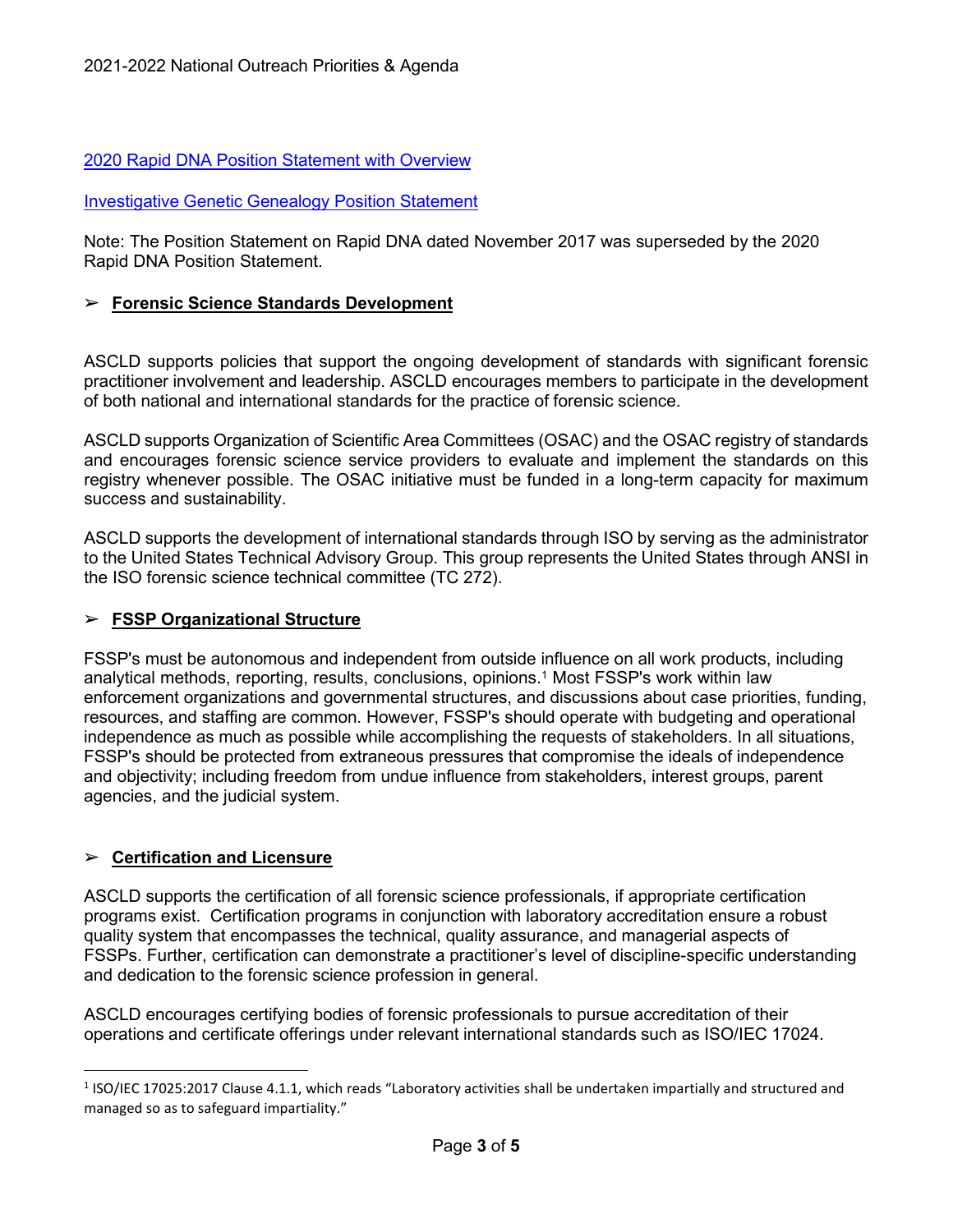ASCLD urges FSSPs, and parent agencies, to foster and encourage the certification of qualified practitioners. Certification programs must be funded long-term by the FSSP and applicable parent agency. Once certified, agency resources, policies, and agreements will be required to meet and keep certifications, as well as manage the personnel implications if an individual fails to maintain certification.

ASCLD believes state licensure could be an acceptable alternative to certification if it requires a technical competence, continuing education, and accountability for malpractice.

#### ➢ **Forensic Research**

ASCLD supports the promulgation of basic, applied, and developmental research in all scientific disciplines in the forensic sciences. ASCLD believes research can be performed successfully by a variety of entities to include academic institutions, research laboratories, and FSSPs. The research should be sensitive to the needs of the forensic science profession, address technology adoption challenges, and be in collaboration with FSSPs wherever possible.

Each federal agency (e.g., EPA, HHS, NIST, DOJ, DHS, DOD, and DOT) should have a "forensic science research advisory board" or similar advisory/feedback mechanism that includes participation from federal, state, and local forensic science practitioners in the advisement of research needs, research projects, technology transfer, and coordination with state and local labs.

#### ➢ **Forensic Stakeholder Education**

Educating forensic science stakeholders is necessary for the development of appropriate laws and policy related to forensic science, the fair and impartial administration of justice, and the preservation of the constitutional rights of all US citizens. Informing stakeholders about aspects of forensic science including quality assurance and accreditation, limitations of testing, and challenges encountered in the laboratory strengthens partnerships. ASCLD provides education and training for legislators, officers of the court, law enforcement, and other stakeholders and partners in forensic science. Additionally, local and national endeavors to deliver education and training to these stakeholders benefits all, and should be pursued by FSSPs and their partners for the betterment of forensic science in our communities.

## ➢ **Forensic Training**

Training of forensic science professionals is a critical aspect of a productive and successful FSSP, and necessary to produce high-quality results for the criminal justice system. Laboratory management must ensure the competence of all who are responsible for producing laboratory work products, including: tests, calibrations, evaluation of results, test reports, calibration certificates, and/or expert witness testimony. Competence can be established through minimum hiring requirements and a postemployment training program. The training program should include discipline specific training, ethics, quality assurance/quality control training, and continuing technical education.

In addition to technical training competence, ASCLD encourages training and continuing education of those in management roles in FSSPs.

ASCLD supports the following as best practices: